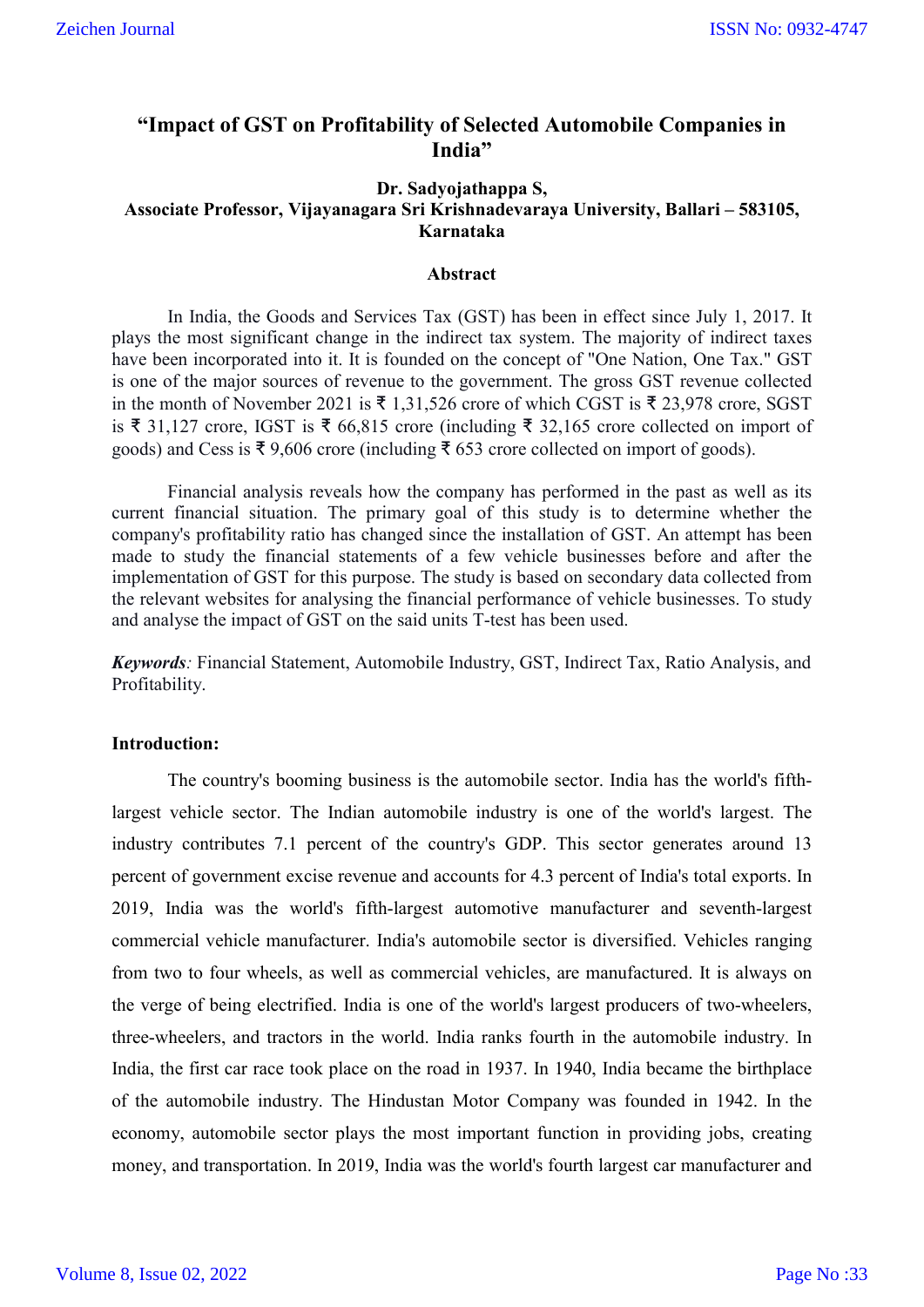seventh largest commercial vehicle manufacturer. According to data given by the Department for Promotion of Industry and Internal Trade, the industry attracted US\$ 24.5 billion in Foreign Direct Investment (FDI) between April 2000 and June 2020, accounting for 5% of total FDI during the period (DPIIT).The impact of GST on the vehicle industry is good since automakers were forced to deal with less tax liabilities, which benefits end-users. Various taxes, such as sales tax, road tax, sector tax, vet, motor vehicle tax, registration charge, and so on, were in place before GST. All of these taxes have since been incorporated into the GST. Because no commodities travel through a transport check-post or numerous taxes in India, the transportation cost of goods has been greatly lowered in the automobile business. In comparison to the previous price, GST has reduced the cost of an automobile.

In the previous tax system in the GST, Dealers could not claim the credit of Excise Duty, CST, and various cess which was paid earlier, so that the cost of the vehicle was increased. When the GST rule is available, CGST, SGST, and IGST credits. Dealers can claim input tax credits. So that the cost of the vehicle is reduced.

#### **GST Rate on Automobiles:**

GST rate on automobiles is calculated with the fixed base rate of 28% on all cars with additional cess slabs such as 1%, 3%, 15%, 17%, 20%, and 22%. Both the cess and interest rate together impact the GST rate on the care sector.

| Table -1            |                   |                  |  |  |  |  |  |  |
|---------------------|-------------------|------------------|--|--|--|--|--|--|
| Category            | <b>Before GST</b> | <b>After GST</b> |  |  |  |  |  |  |
| Two wheelers        | 30.2%             | 28-31%           |  |  |  |  |  |  |
| Commercial vehicles | 30.2%             | 28%              |  |  |  |  |  |  |
| Luxury cars         | 50%               | 42-45%           |  |  |  |  |  |  |
| Small cars          | 24-25%            | 29-31%           |  |  |  |  |  |  |
| Hybrid cars         | 30%               | 43%              |  |  |  |  |  |  |
| Spare parts         | 12%               | 28%              |  |  |  |  |  |  |

Source: http://www.gstinindia.in/gst-on-automobiles-sector.aspx

#### **Review of Literature:**

**R. Karthick and Mangdalene Peter (2020)** in their research paper "A study on impact of GST in excellent gasket limited, Chennai." In conclusion, the company's net worth has increased with the implementation of GST, as compared to before GST. This demonstrates that the corporation has sufficient assets to cover its liabilities. The company's net profit ratio is good after GST implementation, indicating that assets have been employed profitably by the company.

**Tarun Goel (2020)** conducted research on the "IMPACT OF GST ON DF PRIVATE LIMITED." GST has a little impact on the company's performance, according to the findings.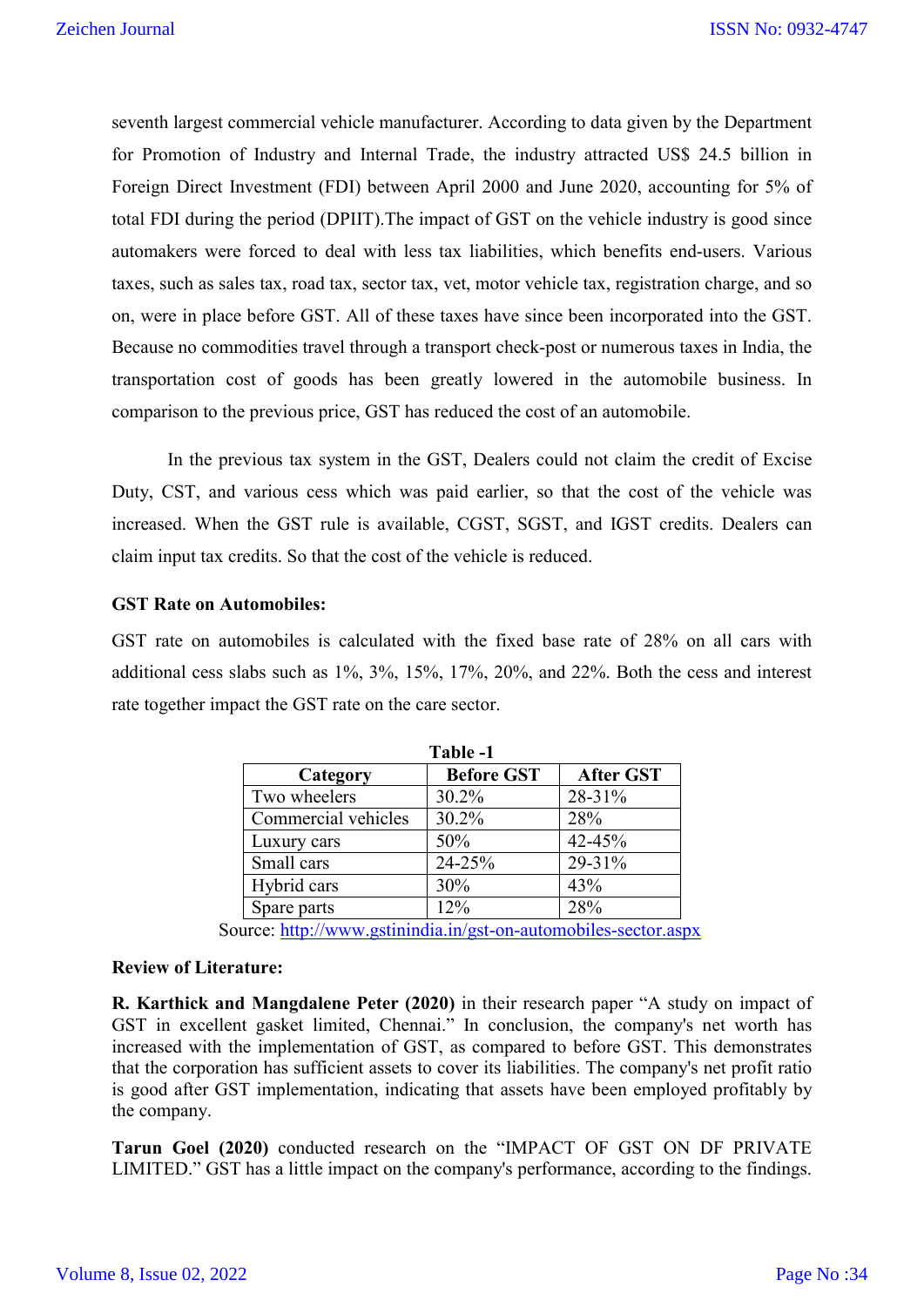In order to be profitable, a corporation with a profit ratio of 10% had to lose money in its early years. Because we can't assess the long-term impact of GST, we can't tell if it was a good or terrible decision for the industry.

**Rashmi V N and Savitha K P (2019)** conducted research on the "Impact of GST on Financial Performance." The primary purpose of this study is to investigate the cause and effect of GST implementation on Muralidhar and Naveena Associates' financial performance. The impact of GST on financial performance would be significant. Profits would be cut or, in some situations, the companies would earn money. The firm's overall financial performance has been constant since the implementation of GST. Ratio Analysis, Trend Analysis, and Forecast Function are sused to examine the company's financial performance over time. GST increases tax compliance while also broadening the tax base and eliminating exclusions.

**Dr. P. Ganapathi, M. Kulandaivedu and P. Keerthala (2018)** studied, "A Study on Financial Statement Analysis of Tamilnadu Newsprint and Paper Limited (TNPL) Karur District." TNPL Ltd. was shown to be losing money over the research period. As a result, the company should concentrate on increasing profits in the following years while considering both internal and external issues. In terms of resources, the company is making effective use of its assets. In addition, the company maintains a minimal inventory level.

**J. Pavithra, K.P. Thooyamani, and KermikiDkhar (2017)** concluded that the company's overall financial performance is good in their research paper "A Study on the Analysis of Financial Performance with Reference to Jeppiaar Cements Pvt. Ltd." Current assets must be properly maintained in order to restore the current ratio to normal.

**Dusan, Andrej, and Daniela (2016)** conducted research on "Financial Analysis of Selected Companies." Conclusion: Financial analysis is a key aspect of monitoring the business issue and an important instrument to support the decision-making of many stakeholder groups in today's volatile competitive market. It also gives a picture or feedback on the general state and development of business themes, as well as the state of individual operational sectors.

## **Objectives of the Study:**

To study and analyse the profitability performance of selected Automobile companies before and after implementation of GST.

## **Methodology:**

The present study is empirical in nature and based on secondary data. The relevant data for the study is collected from various official websites and money control websites as well as various reports, research papers, books, etc.

**Sample Size**: For the study, sample has been selected randomly of five top-most Automobile companies in India. The selected companies are;

- 1. Tata Motors Ltd.
- 2. Maruti Suzuki India Ltd.
- 3. Mahindra & Mahindra Ltd.
- 4. Hero MotoCorp Ltd.
- 5. Bajaj Auto Ltd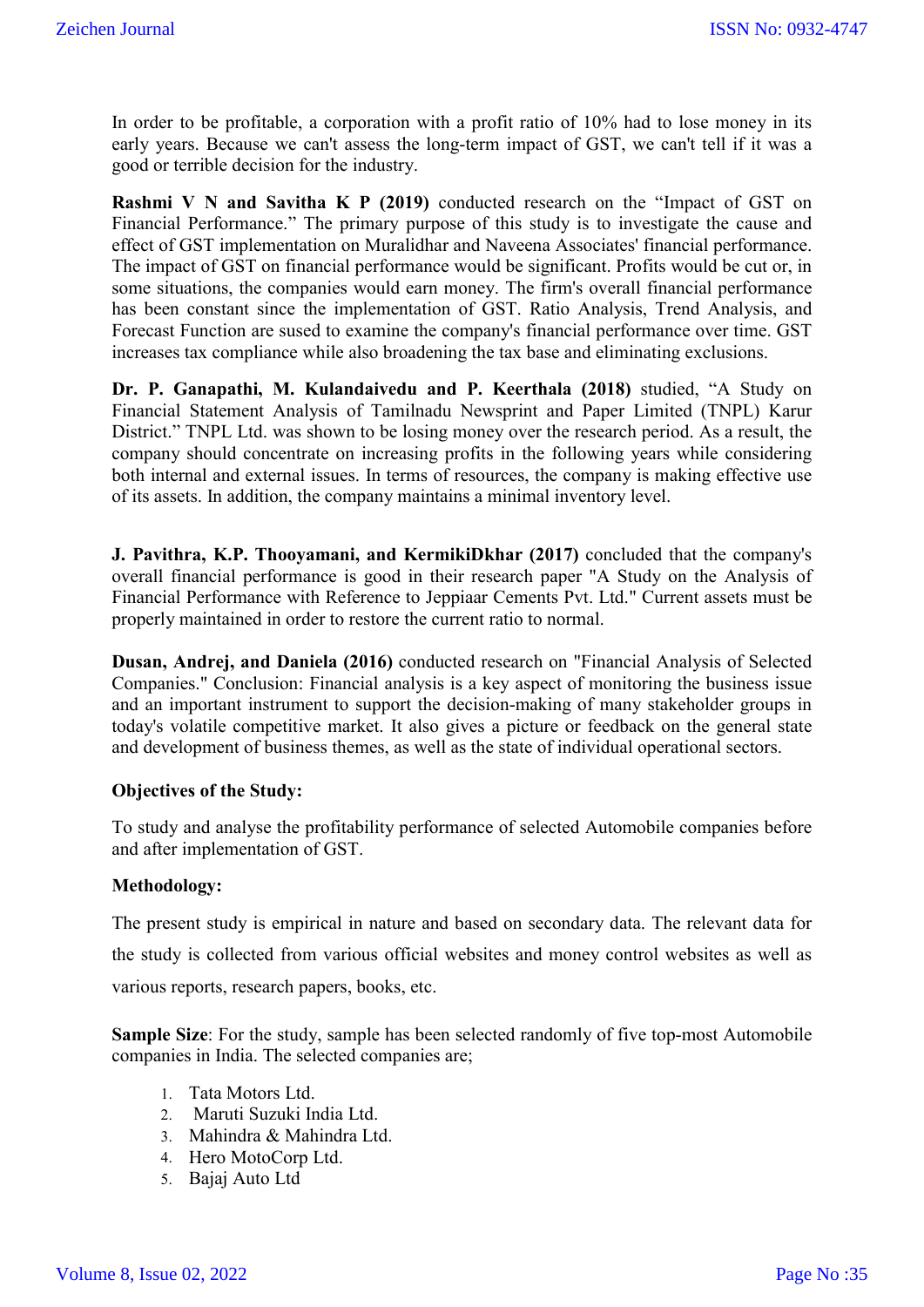# **Hypothesis Testing (t-test)**

- 1. H0: There is no significant difference between Net Profit Ratio of sample units before and after GST.
	- H1: There is a significant difference between Net Profit Ratio of sample units before and after GST.
- 2. H0: There is no significant difference between Return on Equity of sample units before and after GST.
	- H1: There is significant difference between Return on Equity of sample units before and after GST.
- 3. H0: There is no significant difference between Return on Capital Employed of sample units before and after GST.
	- H1: There is significant difference between Return on Capital Employed of sample units before and after GST.
- 4. H0: There is no significant difference between earnings per share of sample units before and after GST.
	- H1: There is significant difference between earnings per share of sample units before and after GST.

#### **Tools and Techniques of Analysis:**

To draw better inferences of the performance of automobile sector the researcher has used Ratio analysis with help of T-test.

#### **Data Analysis:**

|                    |                               |      | <b>Before GST</b> |         |          | <b>After GST</b> |       |          |          |  |
|--------------------|-------------------------------|------|-------------------|---------|----------|------------------|-------|----------|----------|--|
| <b>Particulars</b> | Year                          | 2014 | 2015              | 2016    | 2017     | 2018             | 2019  | 2020     | 2021     |  |
|                    | Net Profit Ratio              | 0.97 | $-13.05$          | $-0.14$ | $-5.48$  | $-1.75$          | 2.91  | $-16.59$ | $-5.9$   |  |
|                    | Return on Equity              | l.74 | $-31.93$          | $-0.26$ | $-11.48$ | $-5.13$          | 9.11  | $-39.64$ | $-12.57$ |  |
| Profitability      | Return on Capital<br>Employed | 2.75 | $-16.02$          | 5.31    | $-1.19$  | 5.04             | 11.57 | $-7.18$  | $-3.46$  |  |
|                    | Earnings per share            | 1.03 | $-14.72$          | $-0.18$ | $-7.15$  | 5.94             | 5.94  | $-21.06$ | $-6.59$  |  |

#### **1. Profitability Ratios of Tata Motors Ltd.**

**Source:** moneycontrol.com

**Table -2 t-test Analysis**

| <b>Particulars</b>         | <b>T-Calculated</b><br>Value | <b>T</b> - Critical<br>Value | Ho-Accepted /<br><b>Rejected</b> |
|----------------------------|------------------------------|------------------------------|----------------------------------|
|                            |                              |                              |                                  |
| Net Profit Ratio           | 0.1728                       | $2.45/-2.45$                 | Accepted                         |
| Return on Equity           | 0.1228                       | $2.45/-2.45$                 | Accepted                         |
| Return on Capital Employed | $-0.5935$                    | $2.45/-2.45$                 | Accepted                         |
| Earnings per share         | $-0.1778$                    | $2.45/-2.45$                 | Accepted                         |

**Source:** Compiled from secondary data

The table 2 reveals the t-test analysis of Tata Motors Ltd. The null hypothesis is tested at 5% level of significance and it is found that there is no significant difference between net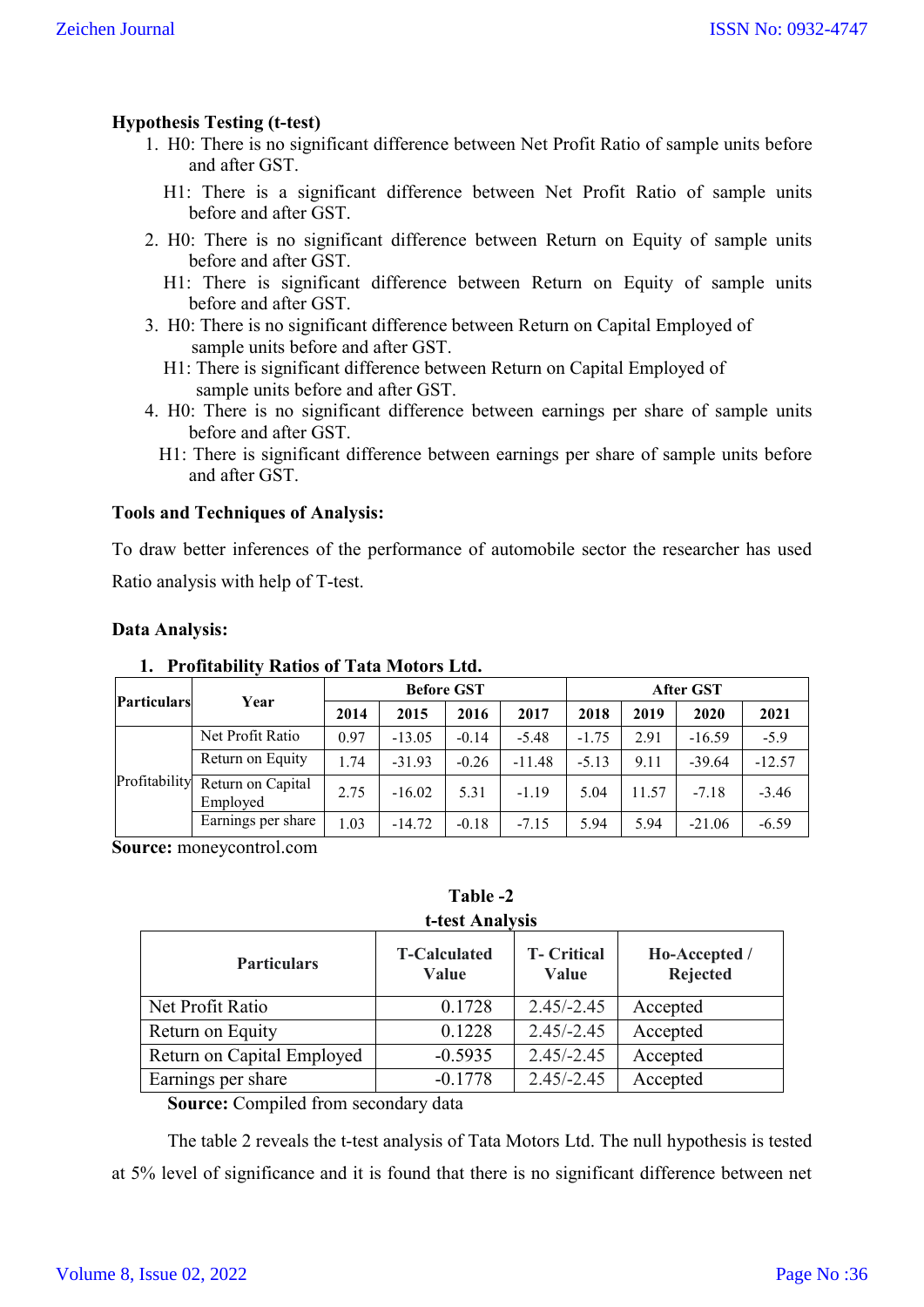profit ratio, return on equity, return on capital employed, Earnings per share before and after GST.

|                    | Year                                | <b>Before GST</b> |        |        |        | After GST |        |        |        |
|--------------------|-------------------------------------|-------------------|--------|--------|--------|-----------|--------|--------|--------|
| <b>Particulars</b> |                                     | 2014              | 2015   | 2016   | 2017   | 2018      | 2019   | 2020   | 2021   |
|                    | Profit<br>Net<br>Ratio              | 6.36              | 7.42   | 9.32   | 10.80  | 9.68      | 8.71   | 7.47   | 6.01   |
|                    | Return<br>on<br>Equity              | 13.26             | 15.65  | 17.95  | 20.17  | 18.49     | 16.25  | 11.66  | 8.23   |
| Profitability      | Return<br>on<br>Capital<br>Employed | 12.39             | 15.00  | 17.35  | 26.42  | 25.83     | 21.60  | 14.04  | 9.74   |
|                    | earnings<br>per<br>share            | 92.13             | 122.85 | 177.58 | 243.32 | 255.62    | 248.30 | 187.06 | 140.02 |

**2. Profitability Ratios of Maruti Suzuki India Ltd.**

**Source:** moneycontrol.com

**t-test Analysis Particulars T – Calculated value T Critical Value Ho-Accepted / Rejected** Net Profit Ratio 1.4005 2.45/-2.45 Accepted Return on Equity 1.1316 2.45/-2.45 Accepted Return on Capital Employed 1 -0.0026 2.45/-2.45 Accepted Earnings per share 1.1345 1.1345 2.45/-2.45 Accepted

**Table -3**

**Source:** Compiled from secondary data

The table 3 shows the t-test analysis of Maruti Suzuki Ltd. The null hypothesis is tested at 5% level of significance and it is found that there is no significant difference between net profit ratio, return on equity, return on capital employed, Earnings per share before and after GST.

**3. Profitability Ratios of Mahindra & Mahindra Ltd.**

|                    |                                  |       |       | <b>Before GST</b> |       | <b>After GST</b> |       |       |       |
|--------------------|----------------------------------|-------|-------|-------------------|-------|------------------|-------|-------|-------|
| <b>Particulars</b> | Year                             | 2014  | 2015  | 2016              | 2017  | 2018             | 2019  | 2020  | 2021  |
| Profitability      | Net Profit Ratio                 | 9.27  | 8.52  | 7.83              | 8.27  | 8.94             | 8.94  | 2.92  | 0.59  |
|                    | Return on Equity                 | 22.39 | 17.25 | 14.29             | 13.60 | 14.37            | 14.01 | 3.86  | 0.77  |
|                    | Return on<br>Capital<br>Employed | 16.68 | 13.85 | 12.49             | 14.28 | 16.95            | 16.86 | 13.26 | 12.35 |
|                    | Earnings per share               | 63.67 | 56.23 | 53.05             | 30.69 | 36.64            | 40.29 | 11.16 | 2.25  |

**Source:** moneycontrol.com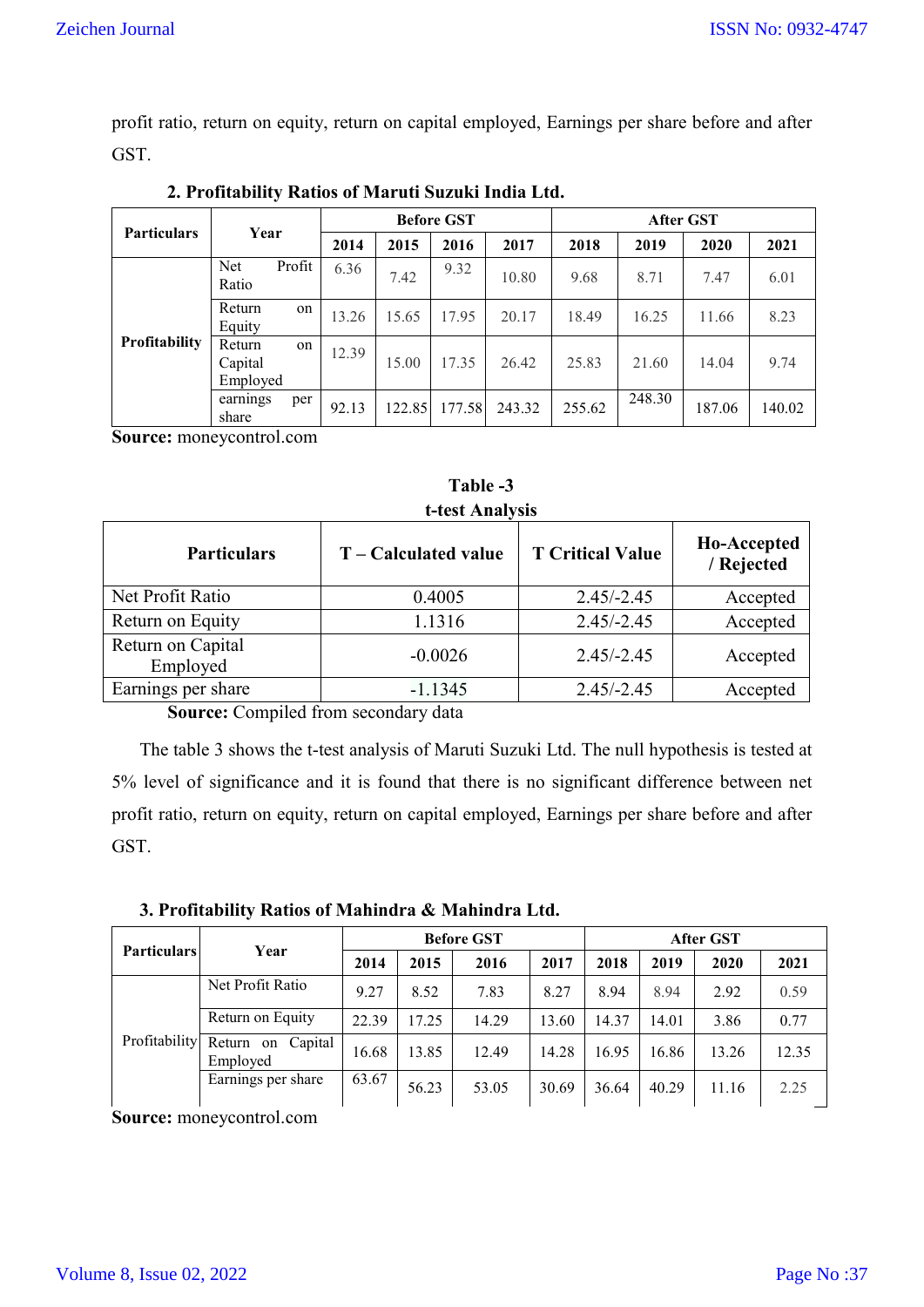| t-test Analysis               |                              |                         |                      |  |  |  |  |  |  |
|-------------------------------|------------------------------|-------------------------|----------------------|--|--|--|--|--|--|
| <b>Particulars</b>            | T-Calculated<br><b>Value</b> | <b>T</b> Critical Value | Ho-Accepted/Rejected |  |  |  |  |  |  |
| Net Profit Ratio              | 1.4540                       | $2.45/-2.45$            | Accepted             |  |  |  |  |  |  |
| Return on Equity              | 2.1473                       | $2.45/-2.45$            | Accepted             |  |  |  |  |  |  |
| Return on Capital<br>Employed | $-0.3575$                    | $2.45/-2.45$            | Accepted             |  |  |  |  |  |  |
| earnings per share            | 2.4086                       | $2.45/-2.45$            | Accepted             |  |  |  |  |  |  |

**Table -4**

**Source:** Compiled from secondary data

The table 4 exhibits the t-test analysis of Mahindra & Mahindra Ltd. The null hypothesis is tested 5% level of significance and it is found that there is no significant difference between net profit ratio, return on equity, return on capital employed, before and after GST.

# **4. Profitability Ratios of Hero Motor Corp Ltd.**

|                    |                               | <b>Before GST</b> |        |        |        | After GST |        |        |        |
|--------------------|-------------------------------|-------------------|--------|--------|--------|-----------|--------|--------|--------|
| <b>Particulars</b> | Year                          | 2014              | 2015   | 2016   | 2017   | 2018      | 2019   | 2020   | 2021   |
|                    | Net Profit Ratio              | 8.34              | 8.64   | 10.95  | 11.84  | 11.47     | 10.05  | 12.59  | 9.62   |
| Profitability      | Return on Equity              | 37.66             | 36.47  | 39.42  | 33.39  | 31.41     | 26.32  | 25.70  | 19.50  |
|                    | Return on Capital<br>Employed | 37.16             | 35.93  | 37.77  | 44.00  | 42.35     | 37.15  | 26.52  | 24.43  |
|                    | Earnings<br>per<br>share      | 105.61            | 119.46 | 156.86 | 169.12 | 185.14    | 169.48 | 181.91 | 148.39 |

**Table -5**

**Source:** moneycontrol.com

| t-test Analysis               |                      |                         |                                   |  |  |  |  |  |  |
|-------------------------------|----------------------|-------------------------|-----------------------------------|--|--|--|--|--|--|
| <b>Particulars</b>            | <b>T</b> -Calculated | <b>T Critical Value</b> | $Ho-$<br><b>Accepted/Rejected</b> |  |  |  |  |  |  |
| Net Profit Ratio              | $-0.9032$            | $2.45/-2.45$            | Accepted                          |  |  |  |  |  |  |
| Return on Equity              | 4.0009               | $2.45/-2.45$            | Rejected                          |  |  |  |  |  |  |
| Return on Capital<br>Employed | 1.3149               | $2.45/-2.45$            | Accepted                          |  |  |  |  |  |  |
| earnings per share            | $-1.9461$            | $2.45/-2.45$            | Accepted                          |  |  |  |  |  |  |

**Source:** Compiled from secondary data

The table 5 shows the t-test analysis of Hero Motor Corp Ltd. The null hypothesis is tested at 5% level of significance and it is found that there is no significant difference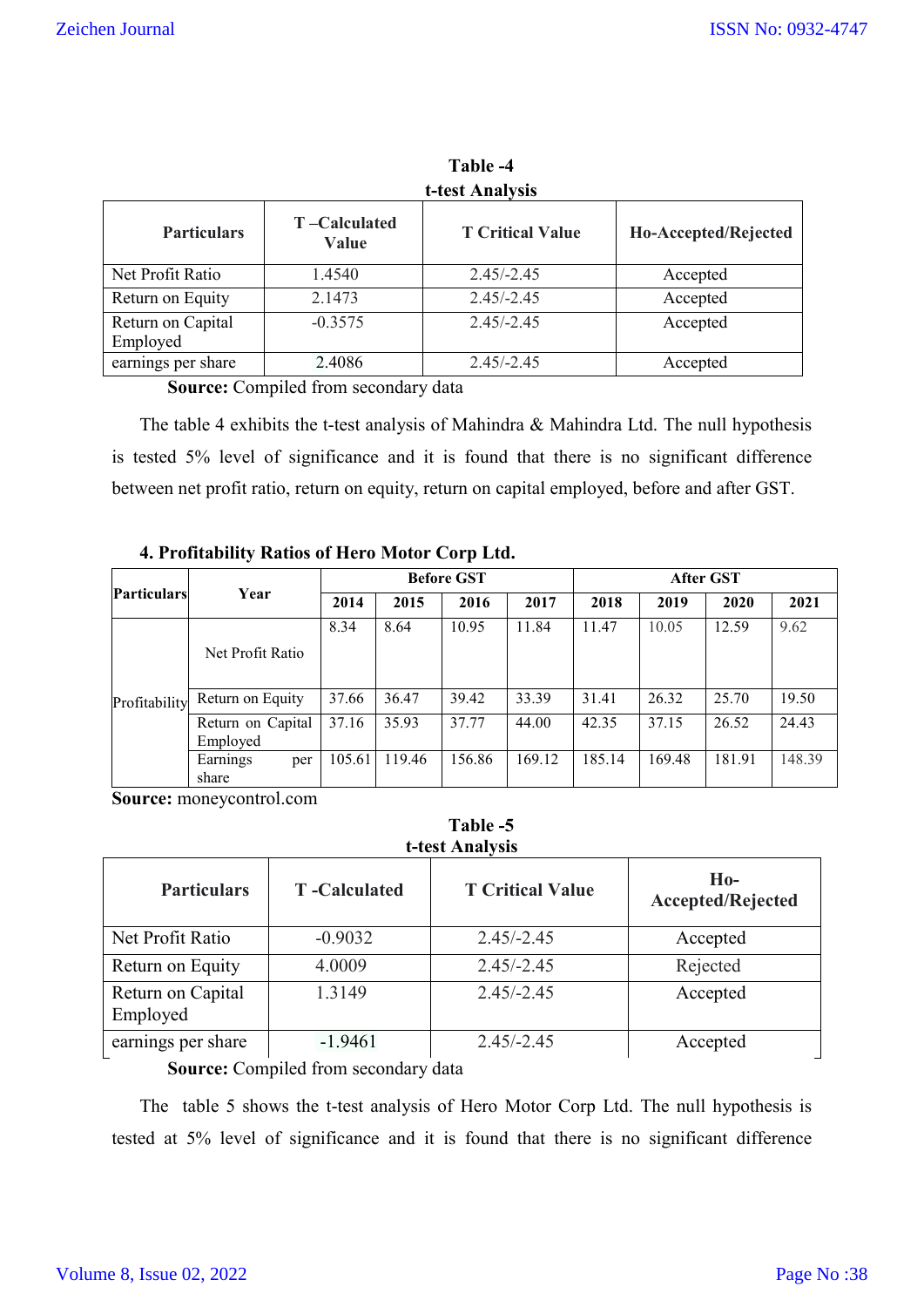between net profit ratio, return on capital employed, earnings per share before and after GST.

The null hypothesis is rejected on return on equity.

| <b>Particulars</b> | Year                                | <b>Before GST</b> |       |        |        | After GST |        |        |        |  |
|--------------------|-------------------------------------|-------------------|-------|--------|--------|-----------|--------|--------|--------|--|
|                    |                                     | 2014              | 2015  | 2016   | 2017   | 2018      | 2019   | 2020   | 2021   |  |
|                    | Net<br>Profit<br>Ratio              | 16.09             | 13.01 | 17.39  | 17.58  | 16.16     | 15.45  | 17.04  | 16.41  |  |
|                    | Return<br>on<br>Equity              | 33.75             | 26.31 | 29.62  | 22.46  | 21.29     | 21.46  | 25.59  | 18.07  |  |
| Profitability      | Return<br>on<br>Capital<br>Employed | 32.37             | 25.38 | 28.67  | 30.32  | 29.50     | 28.28  | 32.08  | 22.96  |  |
|                    | Earnings per<br>share               | 112.10            | 97.20 | 135.80 | 132.30 | 140.60    | 161.60 | 176.30 | 157.50 |  |

**5. Profitability Ratios of Bajaj Auto Ltd.**

 **Source:** moneycontrol.com

|                               |                      | Table Tw.v. Cost Timal , 515 |                      |
|-------------------------------|----------------------|------------------------------|----------------------|
| <b>Particulars</b>            | <b>T</b> -Calculated | <b>T Critical Value</b>      | Ho-Accepted/Rejected |
| Net Profit Ratio              | $-0.2238$            | $2.45/-2.45$                 | Accepted             |
| Return on Equity              | 2.2540               | $2.45/-2.45$                 | Accepted             |
| Return on Capital<br>Employed | 0.4046               | $2.45/-2.45$                 | Accepted             |
| earnings per share            | $-3.4037$            | $2.45/-2.45$                 | Rejected             |

**Table No.6: t-test Analysis**

**Source:** Compiled from secondary data

The table no. 6 reveals the t-test analysis of Bajaj Auto Ltd. The null hypothesis is tested 5% level of significance and it is found that there is no significant difference between net profit ratio, return on equity, return on capital employed, before and after GST. The null hypothesis is rejected in earnings per share.

## **Conclusion:**

Since independence, the GST has been the most significant tax change. The automobile industry now pays a lower tax rate as a result of the implementation of the GST. A favorable effect has occurred. As a result, the end user reaps the rewards. Various taxes have been merged into GST, such as sales tax, road tax, sector tax, VAT, motor vehicle tax, registration duty, and so on, reducing the number of taxes. The purpose of this research is to look at the financial performance of a few vehicle businesses before and after the GST was implemented. The profitability ratios of companies were analyzed before and after the implementation of GST, and it is concluded that the implementation of GST has no